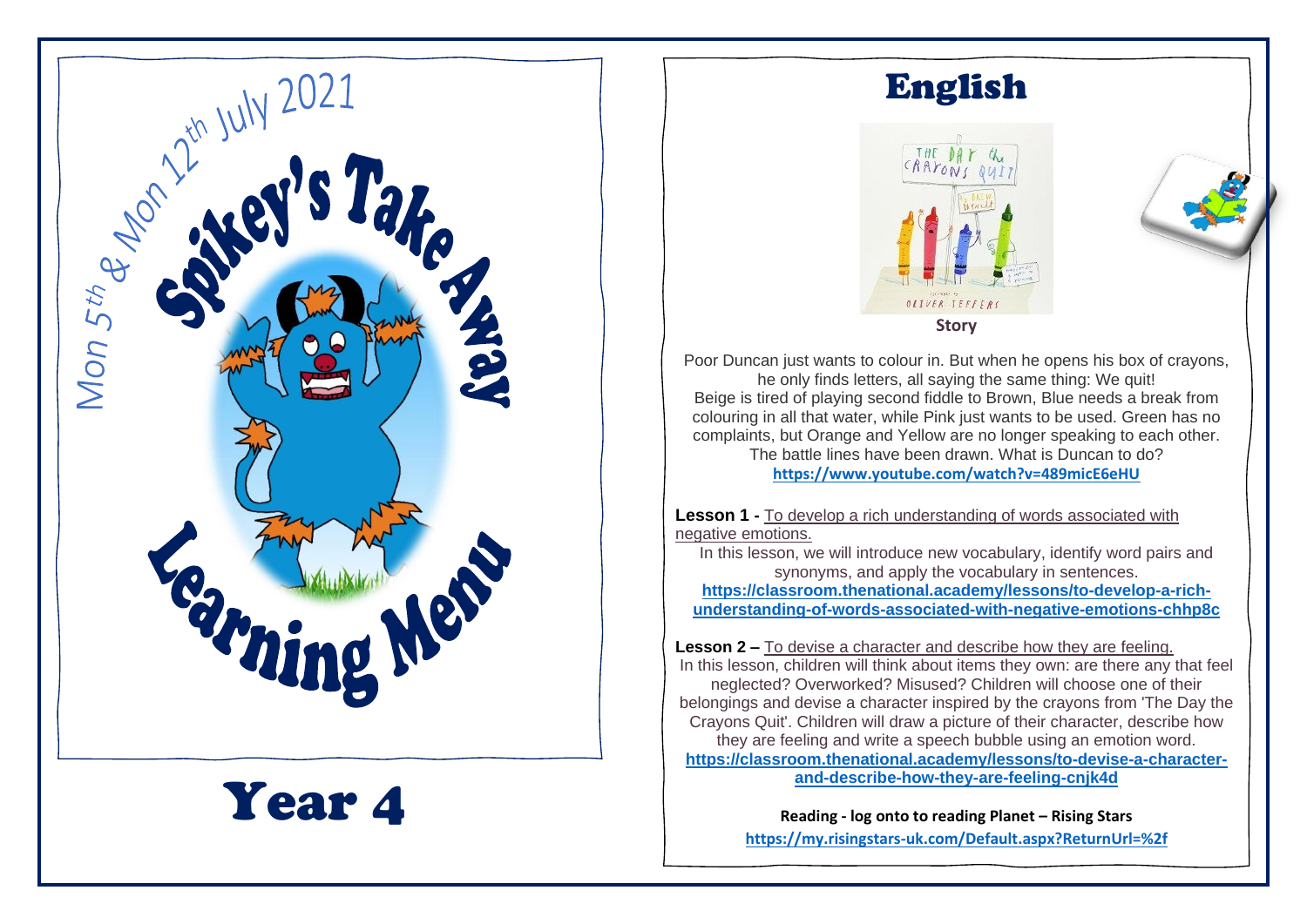## Maths



**Lesson 1 –** Fractions: Recognising equivalent fractions (Part 2) In this lesson, we will continue to explore fractions with different denominators and numerators that are equal to each other, focusing on thirds and sixths.

#### **[https://classroom.thenational.academy/lessons/fractions](https://classroom.thenational.academy/lessons/fractions-recognising-equivalent-fractions-2-ccr38c)[recognising-equivalent-fractions-2-ccr38c](https://classroom.thenational.academy/lessons/fractions-recognising-equivalent-fractions-2-ccr38c)**

**Lesson 2 –** Fractions: Adding fractions with the same denominator. In this lesson, we will be using your knowledge of addition to add fractions with the same denominator. We will use lots of different pictures of fractions, as well as the part/whole model to help us.

**[https://classroom.thenational.academy/lessons/fractions-adding](https://classroom.thenational.academy/lessons/fractions-adding-fractions-with-the-same-denominator-c9k3jc)[fractions-with-the-same-denominator-c9k3jc](https://classroom.thenational.academy/lessons/fractions-adding-fractions-with-the-same-denominator-c9k3jc)**

and construction of the second construction of the con-

|                                                                                                                                                                                   |                                                                                                                                                             | MULI IPLICA I ION TADLE                                                                                                             |                                                                                                                                                                    |                                                                                                                                                                |
|-----------------------------------------------------------------------------------------------------------------------------------------------------------------------------------|-------------------------------------------------------------------------------------------------------------------------------------------------------------|-------------------------------------------------------------------------------------------------------------------------------------|--------------------------------------------------------------------------------------------------------------------------------------------------------------------|----------------------------------------------------------------------------------------------------------------------------------------------------------------|
| $1 \times 1$<br>$= 1$<br>$= 2$<br>$1 \times 2$<br>$1 \times 3$<br>$= 3$<br>$1 \times 4$<br>$= 4$<br>1x5<br>$= 5$<br>$1 \times 6$<br>$= 6$<br>$1 x 7 = 7$<br>$1 \times 8$<br>$= 8$ | $2 \times 1 = 2$<br>$2 x 2 = 4$<br>$2 \times 3 = 6$<br>$2 \times 4 = 8$<br>$2 \times 5 = 10$<br>$2 \times 6 = 12$<br>$2 \times 7 = 14$<br>$2 \times 8 = 16$ | $3x1 = 3$<br>3x2<br>$= 6$<br>3x3<br>$= 9$<br>$= 12$<br>3x4<br>$= 15$<br>3x5<br>$3 \times 6 = 18$<br>$3x7 = 21$<br>$3 \times 8 = 24$ | $4 \times 1 = 4$<br>$4 \times 2 = 8$<br>$4 \times 3 = 12$<br>$4 \times 4 = 16$<br>$4 \times 5 = 20$<br>$4 \times 6 = 24$<br>$4 \times 7 = 28$<br>$4 \times 8 = 32$ | $5x1 = 5$<br>$5 \times 2 = 10$<br>5 x 3<br>$= 15$<br>$5 \times 4$<br>$= 20$<br>5 x 5<br>$= 25$<br>$5 \times 6$<br>$= 30$<br>5 x 7<br>$= 35$<br>5 x 8<br>$= 40$ |
| $1 \times 9 = 9$                                                                                                                                                                  | $2 \times 9 = 18$                                                                                                                                           | $3x9 = 27$                                                                                                                          | $4 \times 9 = 36$                                                                                                                                                  | $5 \times 9 = 45$                                                                                                                                              |
| $1 \times 10 = 10$                                                                                                                                                                | $2 \times 10 = 20$                                                                                                                                          | $3 \times 10 = 30$                                                                                                                  | $4 \times 10 = 40$                                                                                                                                                 | $5 \times 10 = 50$                                                                                                                                             |
| $6x1 = 6$                                                                                                                                                                         | $7 \times 1 = 7$                                                                                                                                            | $8x1 = 8$                                                                                                                           | $9x1 = 9$                                                                                                                                                          | $10 \times 1 = 10$                                                                                                                                             |
| $6 \times 2 = 12$                                                                                                                                                                 | $7 \times 2 = 14$                                                                                                                                           | $8 \times 2 = 16$                                                                                                                   | $9 \times 2 = 18$                                                                                                                                                  | $10 \times 2 = 20$                                                                                                                                             |
| $6 \times 3 = 18$                                                                                                                                                                 | $7 \times 3 = 21$                                                                                                                                           | $8 \times 3 = 24$                                                                                                                   | $9x3 = 27$                                                                                                                                                         | $10 \times 3 = 30$                                                                                                                                             |
| $6 \times 4 = 24$                                                                                                                                                                 | $7 \times 4 = 28$                                                                                                                                           | $8x4 = 32$                                                                                                                          | $9x4 = 36$                                                                                                                                                         | $10 \times 4 = 40$                                                                                                                                             |
| $6 \times 5 = 30$                                                                                                                                                                 | $7 \times 5 = 35$                                                                                                                                           | $8 \times 5 = 40$                                                                                                                   | $9x5 = 45$                                                                                                                                                         | $10 \times 5 = 50$                                                                                                                                             |
| $6 \times 6 = 36$                                                                                                                                                                 | $7 \times 6 = 42$                                                                                                                                           | $8 \times 6 = 48$                                                                                                                   | $9 \times 6 = 54$                                                                                                                                                  | $10 \times 6 = 60$                                                                                                                                             |
| $6 \times 7 = 42$                                                                                                                                                                 | $7 \times 7 = 49$                                                                                                                                           | $8 \times 7 = 56$                                                                                                                   | $9x7 = 63$                                                                                                                                                         | $10 \times 7 = 70$                                                                                                                                             |
| $6 \times 8 = 48$                                                                                                                                                                 | $7 \times 8 = 56$                                                                                                                                           | $8 \times 8 = 64$                                                                                                                   | $9 \times 8 = 72$                                                                                                                                                  | $10 \times 8 = 80$                                                                                                                                             |
| $6 \times 9 = 54$                                                                                                                                                                 | $7 \times 9 = 63$                                                                                                                                           | $8 \times 9 = 72$                                                                                                                   | $9 \times 9 = 81$                                                                                                                                                  | $10 \times 9 = 90$                                                                                                                                             |
| $6 \times 10 = 60$                                                                                                                                                                | $7 \times 10 = 70$                                                                                                                                          | $8 \times 10 = 80$                                                                                                                  | $9 \times 10 = 90$                                                                                                                                                 | $10 \times 10 = 100$                                                                                                                                           |

**Please log onto Times Tables Rockstar and practise all times tables <https://play.ttrockstars.com/auth/school/student/undefined/password>**

# Spellings

### **Year 3 and 4 Common Exception Words**

| Aa           | breath   | consider  | enough     | qroup     | island    | natural      | popular    | Rr       | surprise  |  |  |
|--------------|----------|-----------|------------|-----------|-----------|--------------|------------|----------|-----------|--|--|
| accident     | breathe  | continue  | exercise   | quard     | Kk        | naughty      | position   | recent   | Τt        |  |  |
| accidentally | build    | Dd        | experience | quide     | knowledge | notice       | possess    | regular  | therefore |  |  |
| actual       | busy     | decide    | extreme    | Hh        | п         | Oo           | possession | reign    | though    |  |  |
| actually     | business | describe  | Ff         | heard     | learn     | occasion     | possible   | remember | thought   |  |  |
| address      | Сc       | different | famous     | heart     | length    | occasionally | potatoes   | Ss       | through   |  |  |
| although     | calendar | difficult | favourite  | height    | library   | often        | pressure   | sentence | Vv        |  |  |
| answer       | caught   | disappear | February   | history   | Mm        | opposite     | probably   | separate | various   |  |  |
| appear       | centre   | Ee        | forward    | Ii        | material  | ordinary     | promise    | special  | Ww        |  |  |
| arrive       | century  | early     | forwards   | imagine   | medicine  | Pp           | purpose    | straight | weight    |  |  |
| Bb           | certain  | earth     | fruit      | increase  | mention   | particular   | Qq         | strange  | woman     |  |  |
| believe      | circle   | eight     | Gq         | important | minute    | peculiar     | quarter    | strength | women     |  |  |
| bicycle      | complete | eighth    | grammar    | interest  | Nn        | perhaps      | question   | suppose  |           |  |  |
| twinkl       |          |           |            |           |           |              |            |          |           |  |  |

#### **Please log onto Spelling Frame to practise year group based spellings**

ulait tudoki a

**<https://spellingframe.co.uk/>**

**Lesson 1 -** To investigate compound nouns. In this lesson, we will be investigating compound nouns. **[https://classroom.thenational.academy/lessons/to-investigate](https://classroom.thenational.academy/lessons/to-investigate-compound-nouns-70t38c)[compound-nouns-70t38c](https://classroom.thenational.academy/lessons/to-investigate-compound-nouns-70t38c)**

**Lesson 2** - To practise and apply knowledge of compound words, including test.

In this lesson, we will practise and apply our knowledge of compound nouns.

**[https://classroom.thenational.academy/lessons/to-practise-and](https://classroom.thenational.academy/lessons/to-practise-and-apply-knowledge-of-compound-words-including-test-71h32d)[apply-knowledge-of-compound-words-including-test-71h32d](https://classroom.thenational.academy/lessons/to-practise-and-apply-knowledge-of-compound-words-including-test-71h32d)**